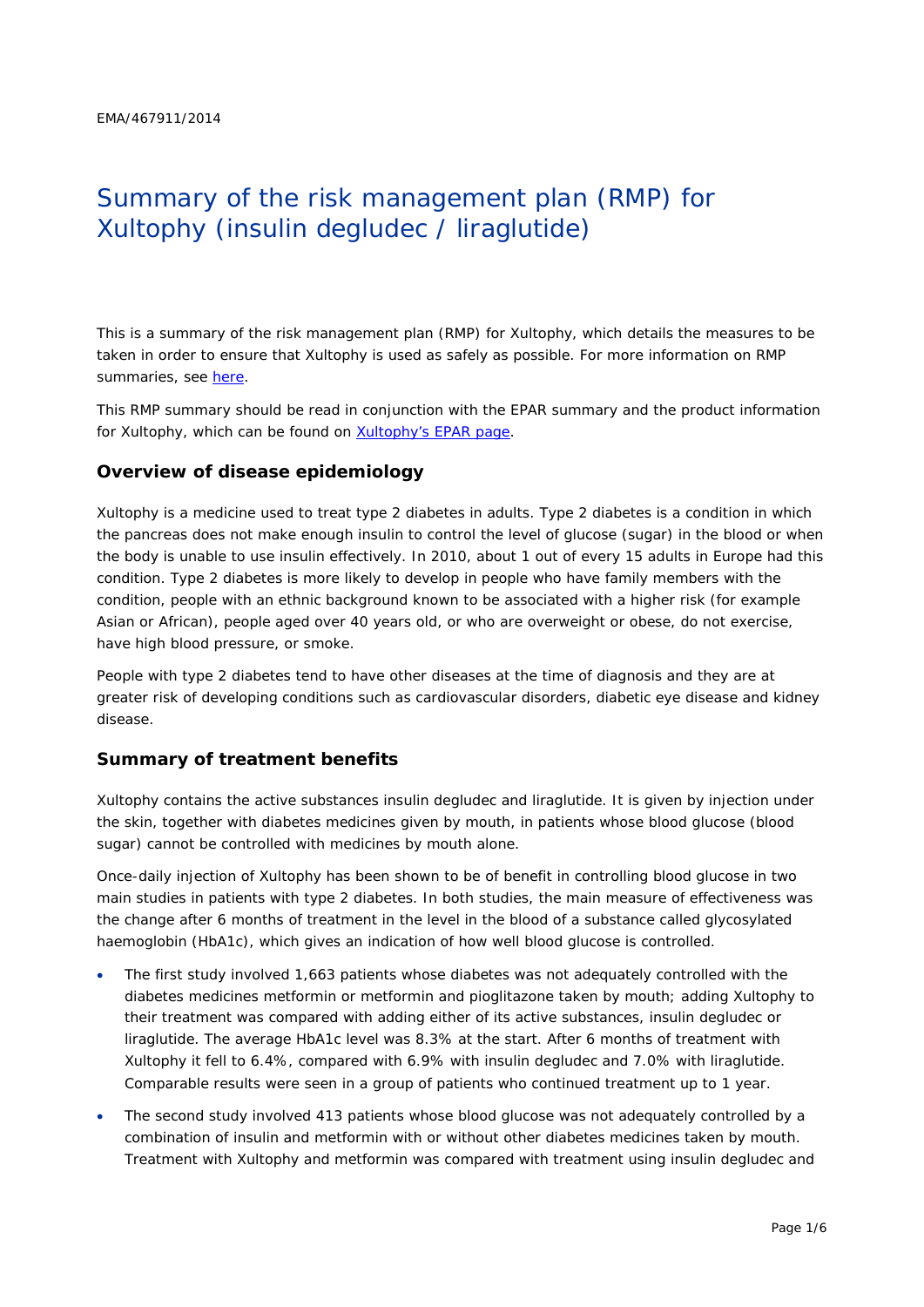metformin. Average HbA1c at the start was 8.7% in the Xultophy group, which fell after 6 months of treatment to 6.9%. In the comparator group it fell from 8.8% to 8.0%.

The majority of patients treated with Xultophy achieved control of their blood glucose (target levels of HbA1c below 7.0%) and many achieved HbA1c below 6.5%. The studies also looked at other effects of treatment, including on bodyweight; this was generally stable or fell slightly in patients treated with Xultophy, but tended to increase in those given insulin degludec and to decrease with liraglutide.

## **Unknowns relating to treatment benefits**

Xultophy has not been studied in patients with liver problems or moderate and severe kidney problems. Studies used to license Xultophy did not include patients who had been treated with liraglutide or other medicines of the same class before transferring to Xultophy, or patients who were injecting more than 40 units of basal insulin before transferring to Xultophy, and it is not known if the effects of the medicine would be equivalent in such patients.

## **Summary of safety concerns**

#### *Important identified risks*

| <b>Risk</b>                                                                                                       | What is known                                                                                                                                                                                                                                                                                                                                       | Preventability                                                                                                                                                                                                                                                                                                                                                                                                                                  |
|-------------------------------------------------------------------------------------------------------------------|-----------------------------------------------------------------------------------------------------------------------------------------------------------------------------------------------------------------------------------------------------------------------------------------------------------------------------------------------------|-------------------------------------------------------------------------------------------------------------------------------------------------------------------------------------------------------------------------------------------------------------------------------------------------------------------------------------------------------------------------------------------------------------------------------------------------|
| Diarrhoea or<br>feeling or being<br>sick<br>(Gastrointestinal<br>disorders:<br>diarrhoea, nausea<br>and vomiting) | Up to 1 out of every 10 patients will<br>get diarrhoea, feel sick or be sick.<br>This is usually mild and happens at the<br>start of treatment or when increasing<br>the dose. It usually goes away after a<br>few days or weeks. However, if it is<br>severe, it can cause dehydration due<br>to loss of fluids from the body.                     | Patients should be advised by their<br>healthcare professional about the need to<br>drink sufficient fluids to avoid<br>dehydration if diarrhoea or vomiting<br>occur.                                                                                                                                                                                                                                                                          |
| Low blood sugar<br>(Hypoglycaemia)                                                                                | Low blood sugar is the most common<br>side effect of Xultophy, seen in more<br>than 1 patient in 10. In rare cases (4<br>out of every 1,000 patients) this can<br>be severe and may be life<br>threatening.<br>When Xultophy is combined with a<br>type of diabetes medicine called a<br>sulphonylurea, hypoglycaemia may<br>occur more frequently. | The product information for Xultophy<br>contains warnings about the risk of low<br>blood sugar and how to manage it. If<br>patients notice signs of low blood sugar they<br>should eat glucose tablets or a high-sugar<br>snack. Patients should monitor their blood-<br>sugar levels regularly.<br>The risk of low blood sugar when<br>Xultophy is used with a sulphonylurea<br>can be lowered by a reduction in the<br>dose of sulphonylurea. |
| Allergic reactions                                                                                                | Allergic reactions to Xultophy are<br>uncommon, with skin reactions such<br>as itchy rash (urticaria) seen in less<br>than 1 patient in 100. More severe<br>allergic reactions, including swelling<br>of the tissues around the neck, face,<br>mouth and/or throat, are rare.                                                                       | The product information for Xultophy<br>contains warnings for doctors and<br>patients on the possibility of allergic<br>reactions. Patients must not use this<br>medicine if they are allergic to any of its<br>ingredients.                                                                                                                                                                                                                    |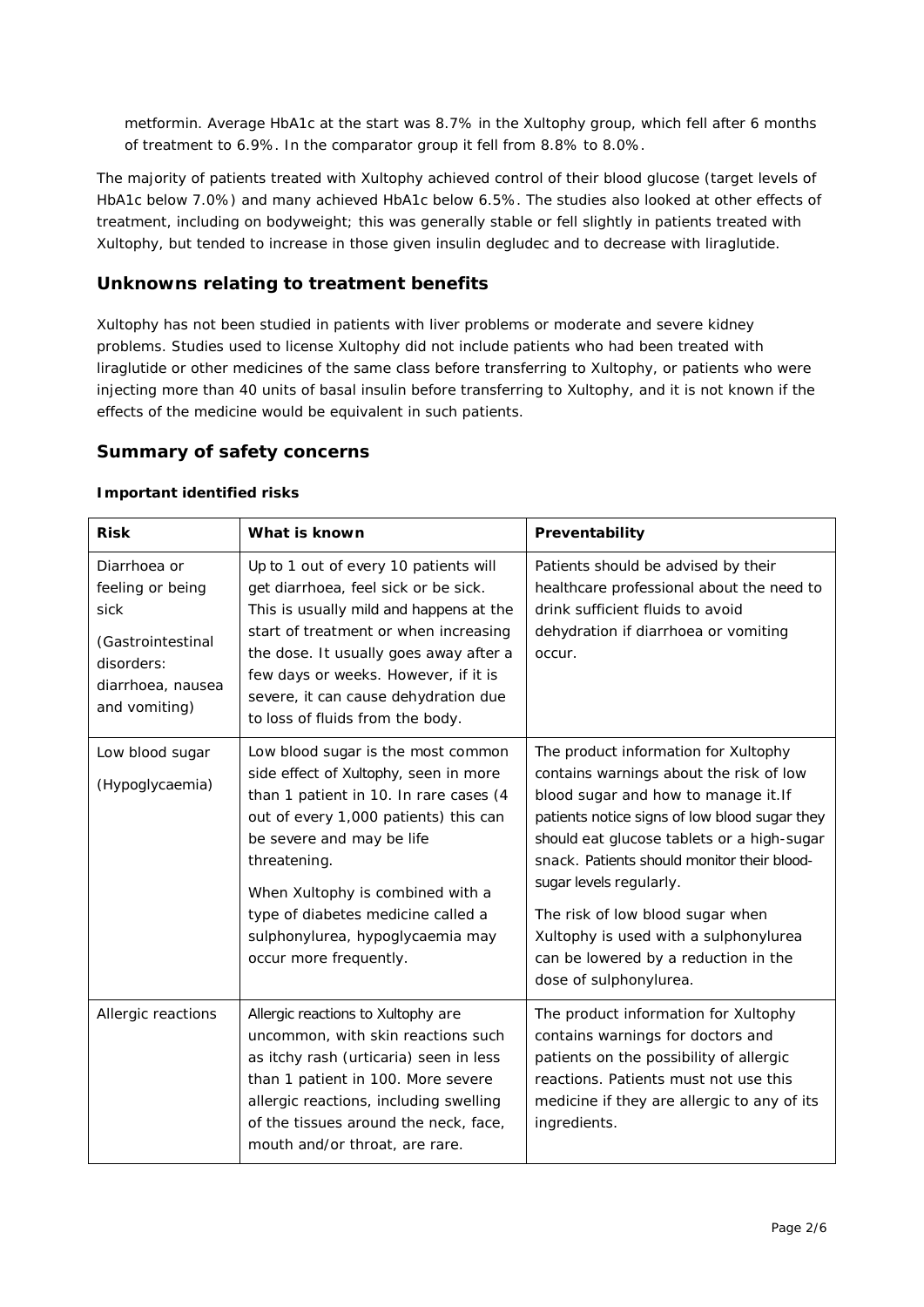| <b>Risk</b>                         | What is known                                                                                | Preventability                                                                                                                                                                                                                                                             |
|-------------------------------------|----------------------------------------------------------------------------------------------|----------------------------------------------------------------------------------------------------------------------------------------------------------------------------------------------------------------------------------------------------------------------------|
| Inflamed pancreas<br>(Pancreatitis) | In very rare cases medicines that<br>work like liraglutide may be linked to<br>pancreatitis. | The product information for Xultophy<br>contains warnings for doctors and<br>patients about the risk of pancreatitis.<br>Patients should tell their doctor if they<br>develop a severe stomach ache which<br>does not go away, as this could be a sign<br>of pancreatitis. |
|                                     |                                                                                              | If pancreatitis is suspected, treatment<br>with Xultophy should be stopped, and if<br>it is confirmed, Xultophy should not be<br>restarted.<br>Caution should be exercised in patients<br>with a history of pancreatitis.                                                  |

# *Important potential risks*

| <b>Risk</b>                                                    | What is known                                                                                                                                                                                                                                                                                                                                                   |
|----------------------------------------------------------------|-----------------------------------------------------------------------------------------------------------------------------------------------------------------------------------------------------------------------------------------------------------------------------------------------------------------------------------------------------------------|
| Kidney problems<br>(Altered renal<br>function)                 | If patients get dehydrated due to diarrhoea and vomiting, it can reduce how<br>well the kidneys work.                                                                                                                                                                                                                                                           |
|                                                                | Patients should be advised by their healthcare professional about the need to<br>drink sufficient fluids to avoid dehydration if diarrhoea or vomiting occur.                                                                                                                                                                                                   |
| Heart disease and<br>stroke<br>(Cardiovascular<br>disorders)   | Patients with type 2 diabetes have a higher risk of heart disease and stroke,<br>which might lead to death, and this risk may be increased further in patients<br>taking some diabetes medicines. The company that markets Xultophy is<br>carrying out a study with liraglutide to evaluate whether it affects the risk of<br>these conditions.                 |
| Antibody<br>development                                        | Taking insulin or liraglutide may cause the immune system (the body's natural<br>defences) to produce antibodies against the medicine. In rare cases, these<br>antibodies can neutralise the effects of the medicine so that the doctor has to<br>change the dose or the medicine. However, this has not been seen in any<br>studies of Xultophy.               |
| <b>Medication errors</b>                                       | Medication errors can occur if the patient takes the wrong dose, or if Xultophy<br>is confused with another injectable diabetes medicine such as fast-acting<br>(bolus) insulin. The label must always be checked before each injection to<br>ensure the right medicine is injected.<br>The company that markets Xultophy has prepared educational material for |
|                                                                | doctors in the EU to help explain the use of the medicine and reduce the risk<br>of medication errors.                                                                                                                                                                                                                                                          |
| Cancer and tumours,<br>including cancers of<br>the thyroid and | There have been studies which raised concerns that insulins like the insulin<br>degludec in Xultophy might be associated with a small increased risk of<br>cancer. However, no conclusive data exist to date that link these insulins with                                                                                                                      |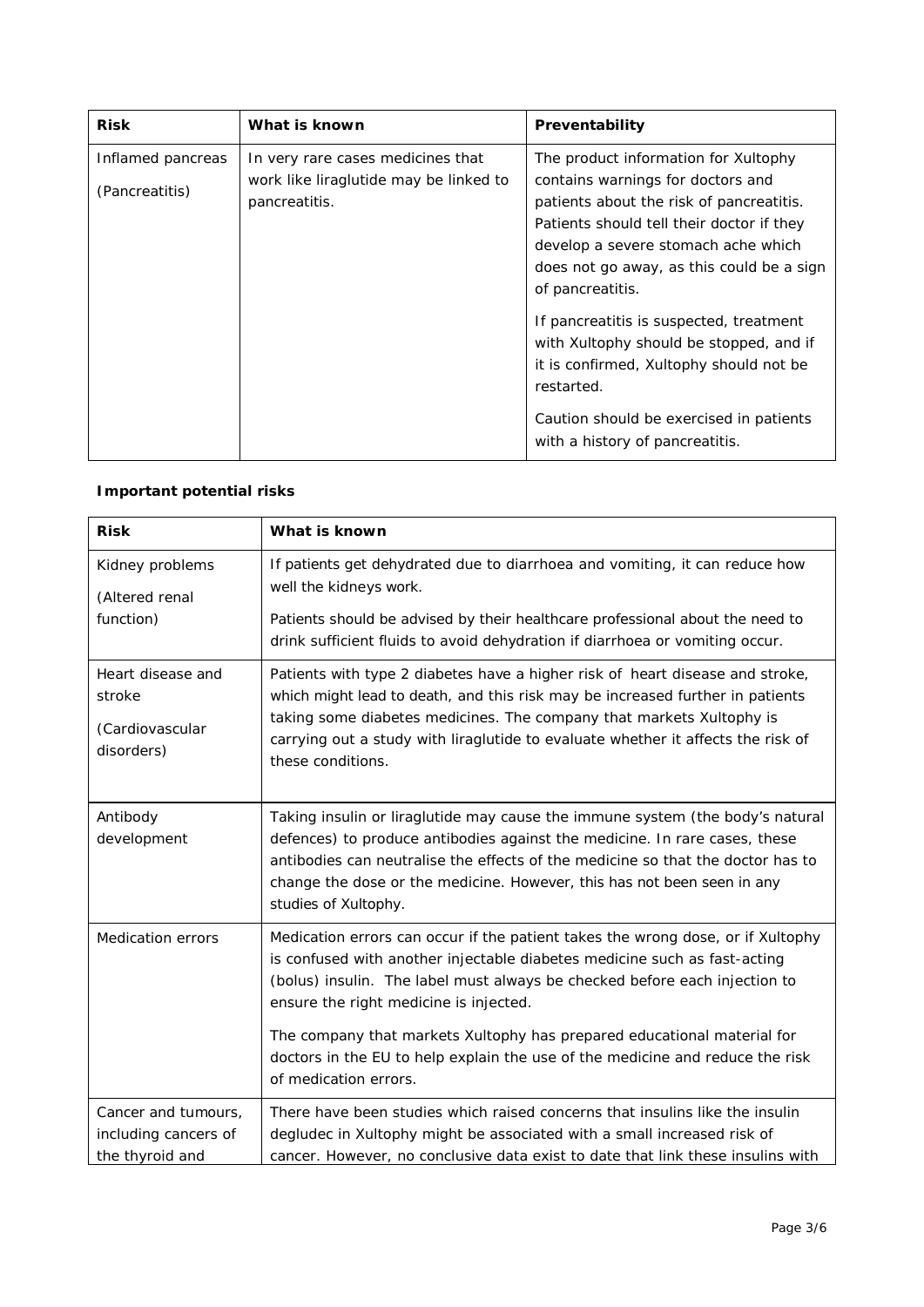| <b>Risk</b>                                                                   | What is known                                                                                                                                                                                                                                                                                                                                                                                                                                                                                                                                                                                                                                                                                                                                                                                                                                                                                                                                                       |
|-------------------------------------------------------------------------------|---------------------------------------------------------------------------------------------------------------------------------------------------------------------------------------------------------------------------------------------------------------------------------------------------------------------------------------------------------------------------------------------------------------------------------------------------------------------------------------------------------------------------------------------------------------------------------------------------------------------------------------------------------------------------------------------------------------------------------------------------------------------------------------------------------------------------------------------------------------------------------------------------------------------------------------------------------------------|
| pancreas                                                                      | such an increase in risk of cancer.                                                                                                                                                                                                                                                                                                                                                                                                                                                                                                                                                                                                                                                                                                                                                                                                                                                                                                                                 |
| (Neoplasms including<br>medullary thyroid<br>cancer and pancreatic<br>cancer) | When liraglutide, the other active substance in Xultophy, was given to rats<br>and mice for most of their lifetime, more thyroid cancers were seen. It is<br>unknown whether liraglutide causes these rare types of thyroid cancer<br>(thyroid C-cell tumours, including medullary thyroid carcinoma), in humans. In<br>addition, there have been concerns that medicines that work in the same way<br>as liraglutide may increase the risk of cancer of the pancreas. Evidence to date<br>from studies with liraglutide and results following its marketing does not<br>indicate that treatment with liraglutide causes cancer.<br>To date, studies with Xultophy itself have not raised concern about an<br>association with an increased risk of cancer, including cancers of the thyroid<br>and pancreas, but the number of events is too small to draw final conclusions;<br>until better evidence is obtained it is therefore considered as a potential risk. |

#### *Missing information*

| <b>Risk</b>                                                                                        | What is known                                                                                                                                                                                                                                                                                                                                                                                                                                                                                                                                                                                                                                      |
|----------------------------------------------------------------------------------------------------|----------------------------------------------------------------------------------------------------------------------------------------------------------------------------------------------------------------------------------------------------------------------------------------------------------------------------------------------------------------------------------------------------------------------------------------------------------------------------------------------------------------------------------------------------------------------------------------------------------------------------------------------------|
| Use in children and<br>adolescents                                                                 | Xultophy has not been studied in people under 18 years of age so it is not<br>known if Xultophy is safe and effective in this age group.                                                                                                                                                                                                                                                                                                                                                                                                                                                                                                           |
| Patients whose hearts<br>cannot pump blood<br>around the body<br>properly                          | Xultophy has not been studied in patients with severe congestive heart failure.<br>These patients also did not take part in studies with insulin degludec.<br>However, they are included in a study with liraglutide, which is ongoing at<br>the moment.                                                                                                                                                                                                                                                                                                                                                                                           |
| (severe congestive<br>heart failure, NYHA<br>$III - IV)$                                           |                                                                                                                                                                                                                                                                                                                                                                                                                                                                                                                                                                                                                                                    |
| Using warfarin and<br>Xultophy at the same<br>time<br>(Drug-drug<br>interactions with<br>warfarin) | Many medicines are known to affect the action of warfarin (a medicine used to<br>thin the blood and stop it clotting). Up to now, there have been no reports of<br>problems of effectiveness or safety in patients taking warfarin who also used<br>liraglutide or insulin degludec, and Xultophy has been safely used in some<br>patients also taking warfarin. However, the number of patients using both<br>Xultophy and warfarin in studies is too low to draw any conclusions.<br>Patients who start Xultophy while taking warfarin or similar medicines should<br>therefore check their blood clotting more often (called 'INR monitoring'). |
| Use of Xultophy by<br>type 1 diabetes<br>patients<br>(Off-label use by<br>T1DM patients)           | Xultophy has not been tested in patients with type 1 diabetes, and is therefore<br>not approved for this indication.<br>It is not known if Xultophy is effective and safe in type 1 diabetes patients.                                                                                                                                                                                                                                                                                                                                                                                                                                             |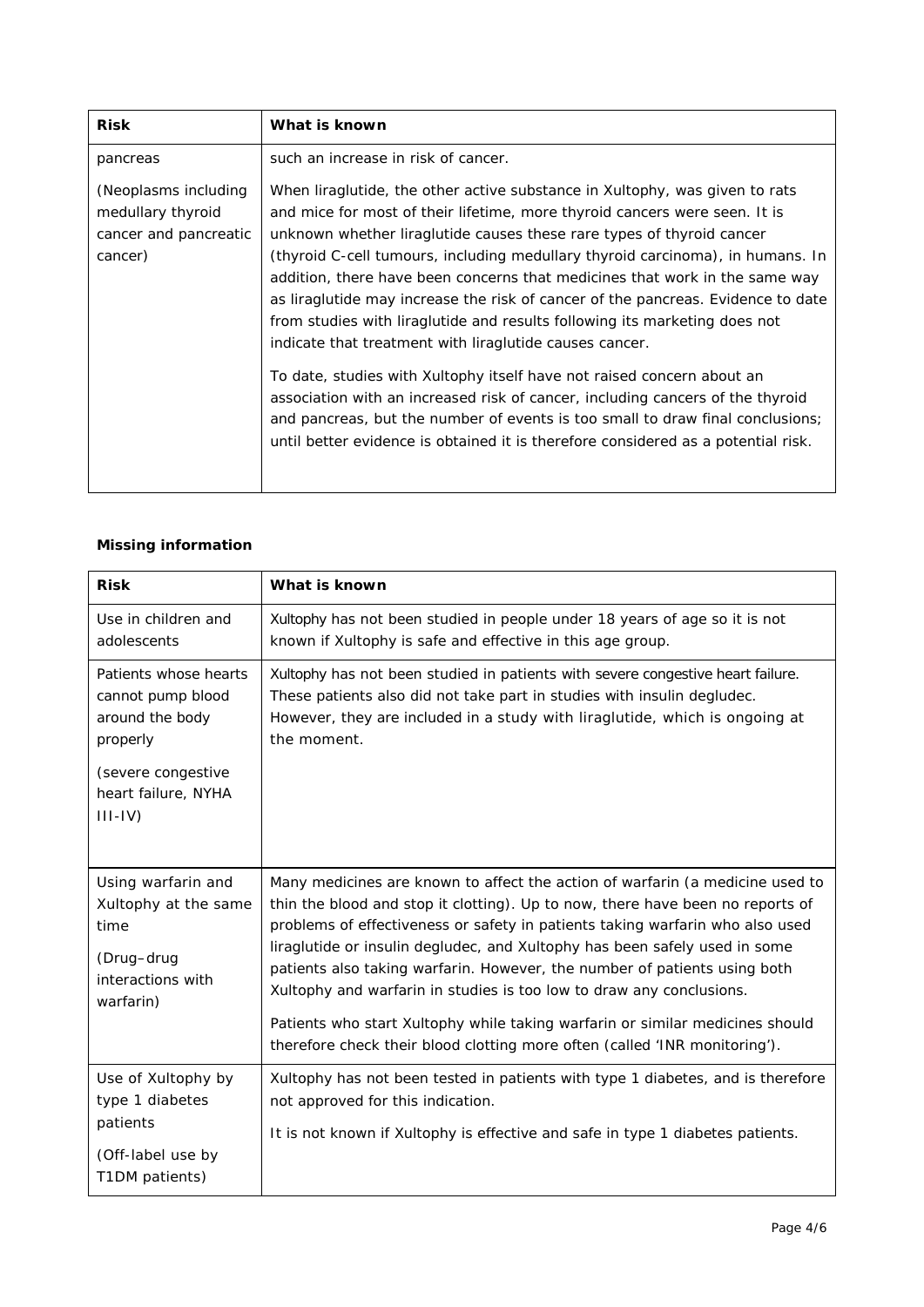| <b>Risk</b>                                                                   | What is known                                                                                                                                                                                                                                                                                                                                                                               |
|-------------------------------------------------------------------------------|---------------------------------------------------------------------------------------------------------------------------------------------------------------------------------------------------------------------------------------------------------------------------------------------------------------------------------------------------------------------------------------------|
| Patients with liver                                                           | Xultophy has not been properly tested in patients with liver problems and                                                                                                                                                                                                                                                                                                                   |
| problems                                                                      | there is not much information about Xultophy use in this group of patients.                                                                                                                                                                                                                                                                                                                 |
| (Use in patients with                                                         | This means Xultophy cannot currently be recommended for use in these                                                                                                                                                                                                                                                                                                                        |
| hepatic impairment)                                                           | patients.                                                                                                                                                                                                                                                                                                                                                                                   |
| Patients with                                                                 | Xultophy has not been properly tested in patients with moderate and severe                                                                                                                                                                                                                                                                                                                  |
| moderate and severe                                                           | kidney problems. There is little information about Xultophy use by patients with                                                                                                                                                                                                                                                                                                            |
| kidney problems                                                               | moderate kidney problems. There is no information about Xultophy use by                                                                                                                                                                                                                                                                                                                     |
| (Use in patients with                                                         | patients with severe kidney problems. This means that Xultophy cannot                                                                                                                                                                                                                                                                                                                       |
| moderate and severe                                                           | currently be recommended for use in these patients. This includes patients with                                                                                                                                                                                                                                                                                                             |
| renal failure)                                                                | 'end-stage' kidney problems.                                                                                                                                                                                                                                                                                                                                                                |
| Women who want to<br>become pregnant, are<br>pregnant or are<br>breastfeeding | Xultophy has not been properly studied in pregnant or breastfeeding women.<br>The medicine should not be used by women who are pregnant or are<br>breastfeeding, think they are pregnant or are planning to have a baby.                                                                                                                                                                    |
| Transfer from injected<br>diabetes medicines                                  | Xultophy has not been studied in patients who have previously been treated<br>with liraglutide or other medicines of the same class, nor in patients being<br>treated with more than 40 units of long-acting (basal) insulin daily.<br>Patients who have been treated with these medicines may need more blood<br>sugar checks when transferring to treatment with Xultophy. This should be |
| Use of Xultophy in                                                            | discussed with a doctor.                                                                                                                                                                                                                                                                                                                                                                    |
| patients older than 75                                                        | Xultophy was tested in very few patients older than 75 years.                                                                                                                                                                                                                                                                                                                               |
| years                                                                         | It is not known if Xultophy can be used safely by patients older than 75 years.                                                                                                                                                                                                                                                                                                             |

# **Summary of risk minimisation measures by safety concern**

All medicines have a summary of product characteristics (SmPC) which provides physicians, pharmacists and other healthcare professionals with details on how to use the medicine, and also describes the risks and recommendations for minimising them. Information for patients is available in lay language in the package leaflet. The measures listed in these documents are known as 'routine risk minimisation measures'.

The SmPC and the package leaflet are part of the medicine's product information. The product information for Xultophy can be found on [Xultophy's EPAR page.](http://www.ema.europa.eu/ema/index.jsp?curl=/pages/medicines/human/medicines/002647/human_med_001802.jsp)

This medicine has special conditions and restrictions for its safe and effective use (additional risk minimisation measures). Full details on these conditions and the key elements of any educational material can be found in Annex II of the product information which is published on Xultophy's EPAR page; how they are implemented in each country however will depend upon agreement between the marketing authorisation holder and the national authorities.

These additional risk minimisation measures are for the following risks: